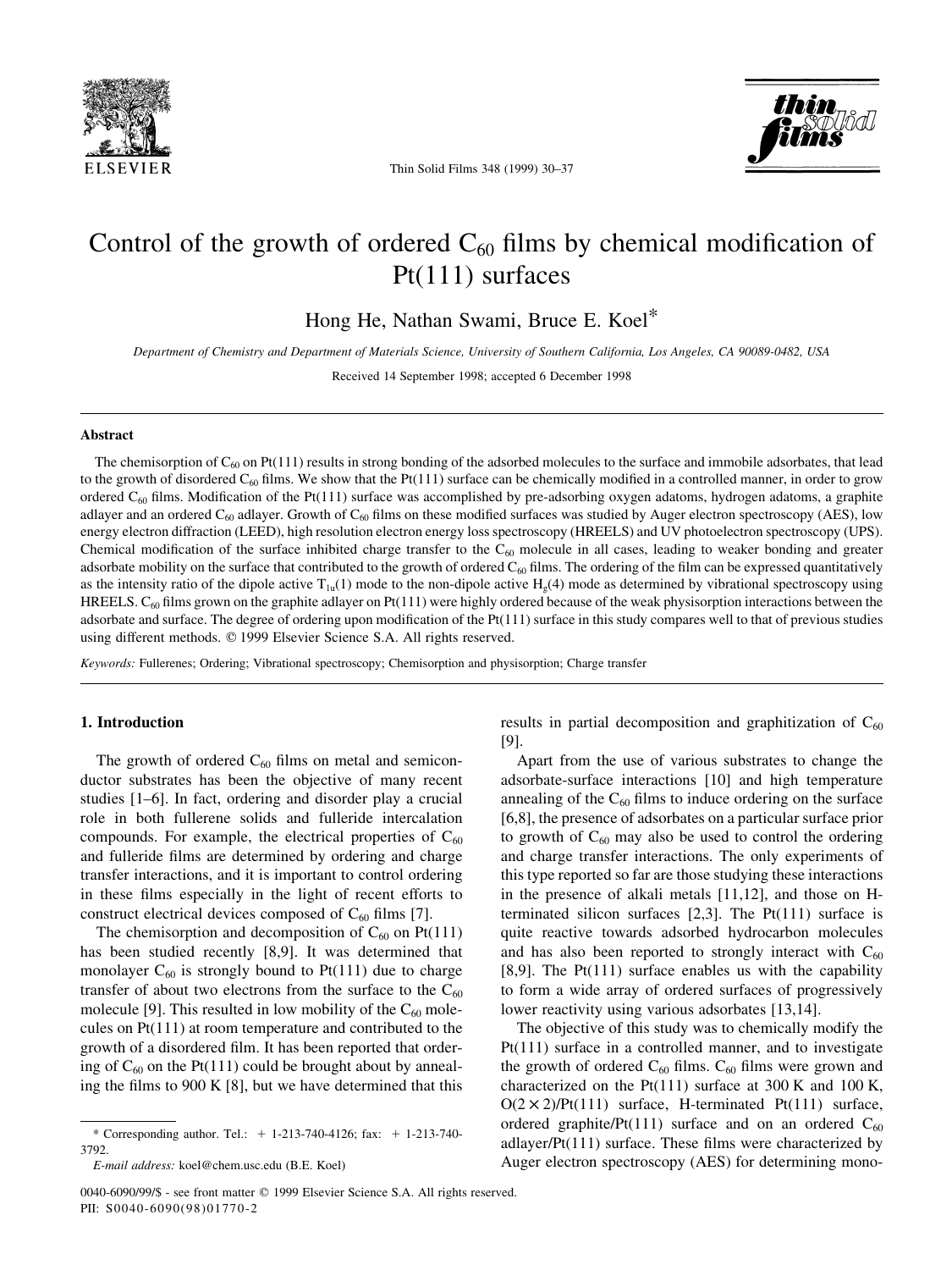layer coverage on the substrate, UV photoelectron spectroscopy (UPS) for determining the valence band electronic structure of the  $C_{60}$  overlayers, work function measurements for probing substrate-overlayer interactions, temperature programmed desorption (TPD) to monitor the evolution of gaseous products from the reaction between  $C_{60}$  and the adsorbates and finally high resolution electron energy loss spectroscopy (HREELS) to study the vibrational spectrum of the  $C_{60}$  overlayers, particularly to quantify ordering and charge transfer interactions.

## 2. Experimental methods

Experiments were conducted in a three-level ultrahighvacuum chamber with a base pressure of  $2 \times 10^{-10}$  Torr, as has been described previously [9]. The top level was equipped with a double pass cylindrical mirror analyzer (CMA) which was used for AES, X-ray photoelectron spectroscopy (XPS) and UPS. The middle level was equipped with low energy electron diffraction (LEED) optics and a quadrupole mass spectrometer (QMS) for temperature programmed desorption (TPD) studies. The bottom level was equipped with an LK2000 spectrometer for HREELS. The Pt(111) crystal was mounted on two vertical Ta rods that were fastened to liquid nitrogen cooled copper blocks at the bottom of a differentially pumped XYZ-manipulator, with on-axis sample rotation and translation capability. The sample could be cooled to 90 K or resistively heated to 1200 K. The Pt(111) sample was cleaned by  $Ar^+$  ion sputtering at  $5 \times 10^{-5}$  Torr Ar pressure, followed by annealing to 800 K in  $5 \times 10^{-8}$  Torr O<sub>2</sub> and repeated flashing to 1200 K in vacuum. AES detected no impurities, LEED showed only sharp  $(1 \times 1)$  spots and HREELS detected only a featureless background for clean Pt(111) [15].

AES data were obtained using an incident beam energy of  $E_p = 3$  keV and at a resolution of 0.6% of the kinetic energy, with the incident electron beam current reduced to 1  $\mu$ A to minimize electron beam damage of C<sub>60</sub>. He(I) (21.2 eV) UPS spectra were obtained using a high pressure discharge lamp and spectra were acquired at an analyzer resolution of 300 meV. The energy axis of all the UPSspectra presented in this paper were referenced to the Fermi level of the Pt(111) crystal  $(E_F = 0.0 \text{ eV} \text{ BE})$ . Based on this, we obtain a work function of 5.8 eV for clean Pt(111) which compares well with that reported earlier [8]. Work function measurements were made by measuring the onset of secondary electron emission using the UPS spectra. We estimate an accuracy of  $\pm$  0.2 eV for the value of  $\phi_{Pt(111)}$  and estimate that  $\Delta \phi$  values can be measured to at least  $\pm$  0.05 eV. The HREELS spectra were recorded in the specular direction with an angle of  $60^\circ$  from the surface normal and at a primary beam energy of 4.5 eV. The overall energy resolution of the spectrometer was about 6 meV (50  $\text{cm}^{-1}$ ), and the count rates at the elastic peak were about 100 kHz for clean Pt(111). The spectra were normalized to the intensity of the elastic peak.

 $C_{60}$  (99.9% purity, MER Corp.) was evaporated from a Ta boat on the various surfaces at a substrate temperature of 300 K. A thermocouple spotwelded on the boat was used to determine the temperature of the boat during the evaporation of  $C_{60}$ , and all depositions were carried out at a fixed boat temperature so that the surface coverages of carbon were reproducible. The absence of substantial hydrocarbon impurities from  $C_{60}$  deposition was confirmed by the absence of any detectable C-H stretching mode in HREELS. AES studies of the deposition of  $C_{60}$  on clean Pt(111) [9] and on each of the modified Pt(111) surfaces were used to determine the monolayer formation conditions, and we assigned monolayer coverage to the first 'break point' in the uptake curve. An upper limit for the  $C_{60}$  coverage in the monolayer on Pt(111) would be given by a hcp monolayer with  $1.15 \times 10^{14}$  molecules/cm<sup>2</sup> or  $\theta(C_{60}) = 0.1$ relative to the Pt(111) surface atom density.

The surfaces used in this study were prepared as follows.

- The  $O(2 \times 2)/Pt(111)$  surface was prepared by dissociatively adsorbing  $101O<sub>2</sub>$  on Pt(111) at 300 K, followed by annealing to 600 K to obtain an ordered  $(2 \times 2)$  overlayer structure in LEED. The coverage was calibrated by TPD to be 0.25 ML oxygen.
- $\bullet$  Two hydrogen precovered Pt $(111)$  surfaces were prepared. The first by dissociatively adsorbing  $H_2$  on Pt(111) at 300 K to give  $\theta_H = 0.4$  ML and the second by exposing  $3001 H_2$  on Pt(111) at 100 K to obtain  $\theta_{\rm H} = 0.8$  ML.
- The graphite adlayer was grown on  $Pt(111)$  by annealing the crystal to 700 K in 40 l ethylene followed by annealing to 800–900 K to obtain ordered graphitic domains in LEED [16,17].
- The ordered  $C_{60}$  adlayer on Pt(111) [8,9] was prepared by annealing multilayer  $C_{60}$  films to 900–950 K to obtain a LEED pattern corresponding to two hexagonal domains rotated by 29  $\pm$  3°. This ordered C<sub>60</sub> adlayer is composed of polymerized  $C_{60}$  along with some graphitic domains [9].

In all the above cases, TPD was used to check on reaction of the adsorbates with  $C_{60}$ . Upon heating 1 ML  $C_{60}$  on the  $O(2 \times 2)/Pt(111)$  surface to 700 K, we find that oxygen adatoms induce polymerization of  $C_{60}$  [18].

## 3. Results

## 3.1. Growth of  $C_{60}$  on Pt(111) and oxygen and hydrogenprecovered Pt(111) surfaces

HREELS spectra of monolayer and multilayer  $C_{60}$  films grown on clean Pt(111) at 300 K are shown in Fig. 1. The  $C_{60}$  mode assignments were made based on those in the literature [3,6]. Multilayer  $C_{60}$  films show dipole active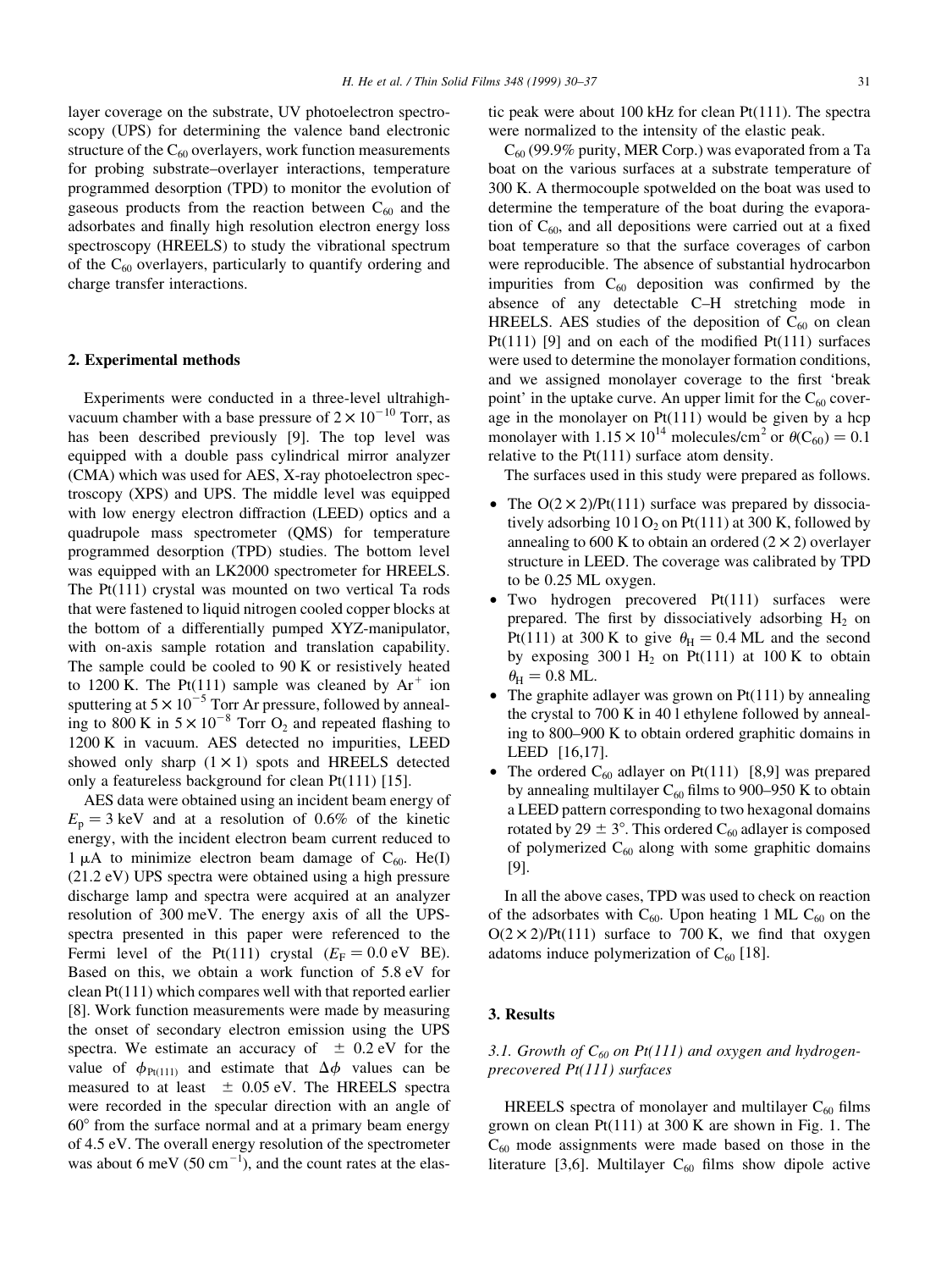

Fig. 1. HREELS studies of monolayer and multilayer coverages of  $C_{60}$  on Pt(111) at 300 K

modes  $T_{1u}(1)$ ,  $T_{1u}(3)$  and  $T_{1u}(4)$  at 548, 1215 and 1467 cm<sup>-1</sup> respectively, and a shoulder for the  $T_{1u}(2)$  mode at  $600 \text{ cm}^{-1}$ . In addition these films show losses for various non-dipole active modes, the most prominent of them arising from the H<sub>g</sub>(4) mode at 770 cm<sup>-1</sup>, the G<sub>u</sub>(4) mode at 970 cm<sup>-1</sup>, H<sub>g</sub>(5) mode at 1111 cm<sup>-1</sup>, H<sub>g</sub>(7) mode at 1348 cm<sup>-1</sup>, and the H<sub>g</sub>(8) mode at 1570 cm<sup>-1</sup>. These results suggest that multilayers of  $C_{60}$  grow as disordered films on Pt(111) at 300 K. Another feature quite clear from Fig. 1 is that the  $T_{1u}(1)$  mode, which is very sensitive to charge transfer [19-22], shows a shift of about 20 cm<sup>-1</sup> as the surface coverage of  $C_{60}$  increases from 1 to 15 ML. Assuming solid  $C_{60}$  properties for the 15 ML film and using the criterion described by Pichler [19], it may be concluded that about two electrons are transferred from the Pt(111) surface to the  $C_{60}$  molecule at  $\theta(C_{60}) = 1$  ML [9].

In order to deactivate the  $Pt(111)$  surface and promote weaker interactions with  $C_{60}$ , oxygen and hydrogen adatoms were pre-adsorbed on Pt(111). The effects of these adsorbates on charge transfer to  $C_{60}$  and ordering of the  $C_{60}$  film were then investigated. HREELS spectra in Figs. 2 and 3 show that the charge transfer from Pt to  $C_{60}$  is arrested for both of the adsorbate precovered surfaces. Oxygen adatoms on Pt(111) have a prominent peak at 475 cm<sup>-1</sup> [13] which is just visible in the submonolayer  $C_{60}$  spectrum. This peak is gradually overwhelmed by the deposition of  $C_{60}$  beyond 1 ML. The  $T_{1u}(1)$  mode of  $C_{60}$  shows no appreciable shift from the 0.5 ML spectra to that for 15 ML  $C_{60}$  spectra. This shows that there is essentially no charge transfer to  $C_{60}$  from Pt(111).

Fig. 3 shows a similar case for the H-precovered surface with no shift in the  $T_{1u}(1)$  mode as the surface coverage of  $C_{60}$  changes from 5 to 15 ML. Also included in Fig. 3 is the spectrum of the  $C_{60}$  monolayer adsorbed on a Pt(111) surface precovered with  $\theta_H = 0.8$  ML at 100 K. The C<sub>60</sub> peaks appear unshifted but the intensities are greatly altered. The  $T_{1u}(1)$  mode appears with reduced intensity, while an intense peak develops at  $245 \text{ cm}^{-1}$  and probably corresponds to the  $H<sub>g</sub>(1)$  mode. Molecular hydrogen intercalates the  $C_{60}$  lattice at low temperatures [23] and it is not known if this is responsible for the growth of the disordered monolayer  $C_{60}$  film on this surface.

Fig. 4 shows a comparison of the HREELS spectra for solid  $C_{60}$  grown on the Pt(111) and the oxygen and hydrogen modified surfaces. The intensity ratio for the  $T_{1u}(1)$  mode to the H<sub>g</sub>(4) mode is enhanced for C<sub>60</sub> on the modified Pt surfaces (summarized quantitatively in Table 1). Furthermore, other peaks characteristic of disordered films such as the G<sub>u</sub>(4) (985 cm<sup>-1</sup>), H<sub>g</sub>(5) (1111 cm<sup>-1</sup>), H<sub>g</sub>(7)  $(1348 \text{ cm}^{-1})$  and H<sub>g</sub>(8)  $(1570 \text{ cm}^{-1})$  modes are reduced for the O-precovered surface and nearly absent for the H-



Fig. 2. HREELS spectra of  $C_{60}$  molecules deposited on  $O(2 \times 2)/Pt(111)$  at 300 K.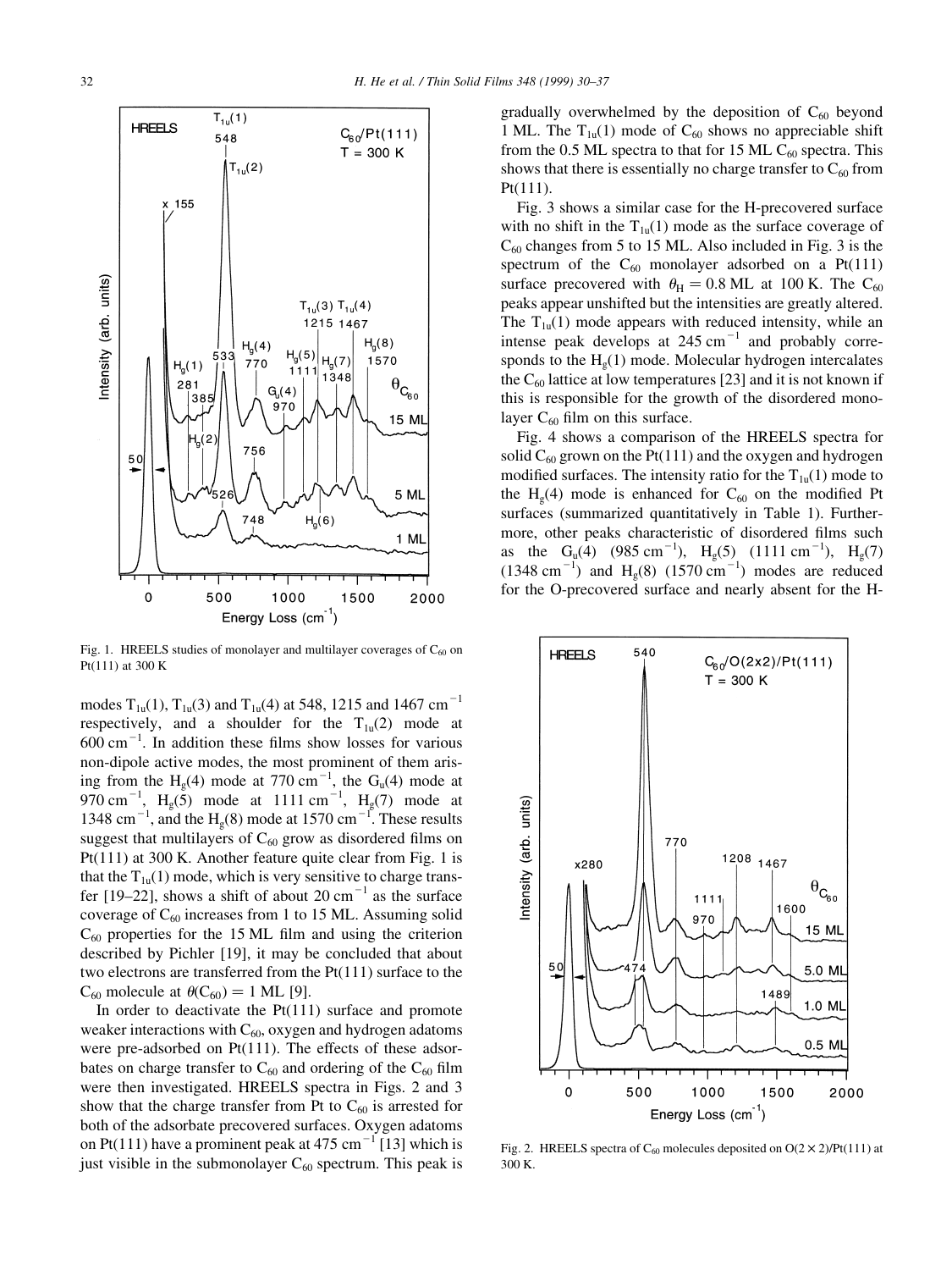

Fig. 3. HREELS spectra of  $C_{60}$  molecules deposited on H/Pt(111) at 100 K and 300 K.

precovered surface. All of these observations are indicative of a greater degree of ordering of the  $C_{60}$  films on these modified surfaces.

## 3.2. Growth of  $C_{60}$  on graphite precovered surfaces

The ordered graphite adlayer grown on Pt(111) using the method described in Section 2 [16,17], was used as substrate for the growth of ordered  $C_{60}$  films. STM results of Land et al. [16] showed that this graphite adlayer consists of small  $20-30$  Å graphite islands uniformly distributed over the surface, corresponding to a 'single layer' of graphite. The HREELS data of Fig. 5 show that  $C_{60}$  deposition on this graphite adlayer leads to the growth of a more ordered  $C_{60}$ film, as seen by the reduction in intensity of the  $H<sub>g</sub>(4)$  mode with respect to the  $T_{1u}(1)$  mode (summarized quantitatively in Table 1), so that the former only barely rises above the background. There is no shift for the  $T_{1u}(1)$  mode of the monolayer with respect to the multilayer, demonstrating that charge transfer from Pt to  $C_{60}$  is arrested by the graphite adlayer. All  $C_{60}$  desorbs by 600 K, consistent with  $C_{60}$  being bound to the graphite adlayer by only weak physisorption interactions. This again suggests that ordered  $C_{60}$  films may be obtained by inhibition of charge transfer to the  $C_{60}$  molecule for the monolayer film.

UPS studies of  $C_{60}$  deposited on the graphite adlayer on

Pt(111) are shown in Fig. 6 along with the spectra for the  $C_{60}$ monolayer deposited on clean Pt(111) at 100 and 300 K substrate temperatures. For the  $C_{60}$  monolayer on Pt(111) at 100 K, the distinct five band structure of  $C_{60}$  [24] appears clearly while for  $C_{60}$  monolayer on clean Pt(111) at 300 K, these features are broadened and shifted towards the Fermi energy. Based on the similarity of the latter results to that of polymerized  $C_{60}$  [25,26], we have suggested previously that Pt(111) induces polymerization at  $T \ge 300$  K [9]. For C<sub>60</sub> deposited on the graphite adlayer at  $300$  K, the distinct five band structure of  $C_{60}$  is seen even at 0.5 ML  $C_{60}$  coverage. This demonstrates that the graphite adlayer deactivates the Pt(111) surface and inhibits polymerization of  $C_{60}$ . The UPS spectra in Fig. 7 again confirm that all  $C_{60}$  including the monolayer is desorbed before the  $C_{60}$  sublimation temperature of 600 K, which indicates a weak physisorption interaction of  $C_{60}$  with the graphite adlayer.

## 3.3. Growth of  $C_{60}$  on an ordered  $C_{60}$  adlayer

The final modified Pt surface used for the growth of ordered  $C_{60}$  films was that of the ordered  $C_{60}$  adlayer, which was obtained by heating  $C_{60}$  multilayers on Pt(111) to 900 K to obtain hexagonal patterns and graphitic domains in LEED as described previously [8,9]. Proceeding on the premise that the growth of  $C_{60}$  on this ordered adlayer would result in an ordered multilayer film,  $C_{60}$  was deposited on



Fig. 4. HREELS spectra of 15 ML  $C_{60}$  molecules deposited on Pt(111),  $O(2 \times 2)/Pt(111)$  and H/Pt(111) at 300 K.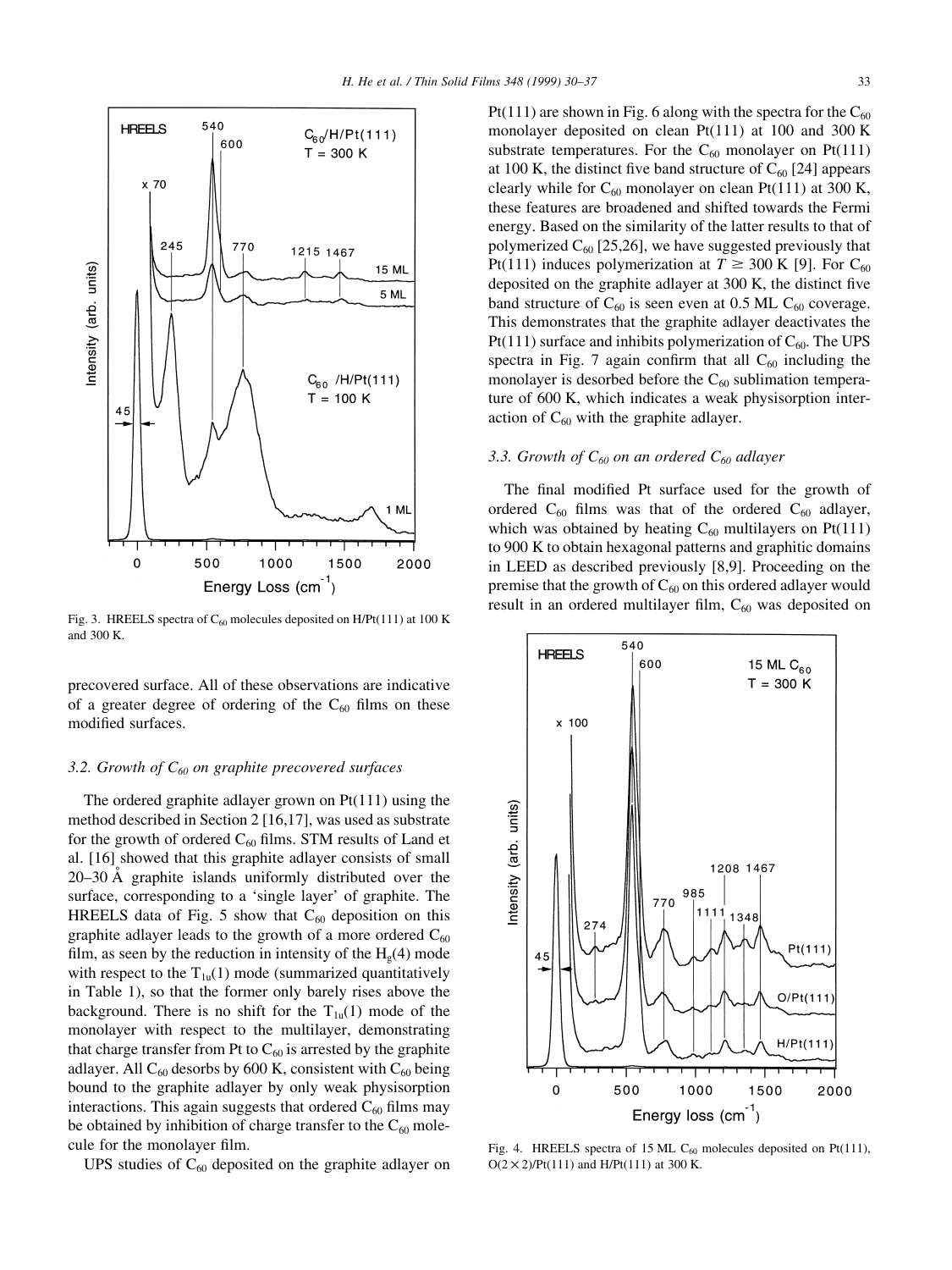Table 1 Enhancement of intensity ratio of the  $T_{1u}(1)/H_{\rho}(4)$  modes for multilayer  $C_{60}$ films (10 $-15$  ML) on the respective surfaces at 300 K, after modification.  $E_p = 4.5$  eV for current study.

| Surface                           | Intensity ratio | Reference         |
|-----------------------------------|-----------------|-------------------|
| Pt(111)                           |                 | this study        |
| $0.4$ ML $H/Pt(111)$              | 13              | this study        |
| $O(2 \times 2)/Pt(111)$           | 15              | this study        |
| Graphite adlayer/Pt(111)          | 16              | this study        |
| Ordered 1 ML $C_{60}$ /Pt $(111)$ | 25              | this study        |
| $Si(100) H(2 \times 1)$           | 11              | [3]               |
| $Si(111) H(1 \times 1)$           | $13(15)^{a}$    | $\lceil 2 \rceil$ |
| GaSe(001)                         | 23              | [6]               |

<sup>a</sup> At 450 K substrate temperature.

top of this surface at 300 K. HREELS results from these studies are shown in Fig. 8. The ratio of the  $T_{1u}(1)$  mode to the  $H<sub>g</sub>(4)$  mode is considerably enhanced (summarized quantitatively in Table 1) and the  $T_{1u}(3)$  and  $T_{1u}(4)$  modes rise up in intensity above the  $H<sub>g</sub>(4)$  mode. These point to a more highly ordered film compared to those discussed so far in this paper. Furthermore, the  $T_{1u}(1)$  mode shows no appreciable shift, suggesting that the charge transfer from the substrate to  $C_{60}$  molecule is reduced.

Fig. 9 shows UPS difference spectra of the initially prepared ordered  $C_{60}$  adlayer which was used as the



Fig. 5. HREELS spectra of  $C_{60}$  molecules deposited on single layer graphite/Pt(111) at 300 K, and then recorded after annealing at  $450$  K and 600 K.

substrate for the depositions described above. The HOMO peaks are clearly seen, although they are broader than those of the  $C_{60}$  monolayer on the graphite adlayer and on clean Pt(111) at 100 K. The  $C_{60}$  features of this ordered  $C_{60}$ adlayer are intact even though graphitic domains appeared in the LEED [9].

#### 3.4. Work function measurements

The strong chemisorption interaction of the  $C_{60}$  monolayer with  $Pt(111)$  at 100 K is seen in the work function measurements shown in Fig. 10, which shows a minimum at monolayer coverage, while subsequent layers are physisorbed. For  $C_{60}$ /Pt(111) at 300 K, chemisorption extends beyond the monolayer coverage since the work function seems to decrease continuously until about  $2 \text{ ML } C_{60}$ Pt(111). For  $C_{60}$  deposited on the graphite adlayer, work function results show a characteristic physisorption behavior that has also been verified by the HREELS and UPS warm-up studies. While HREELS results suggest charge transfer from Pt(111) to the monolayer  $C_{60}$  molecule which results in low mobility of  $C_{60}$  on the surface and contributes to the growth of a disordered film  $[9]$ , the work function measurements suggest net charge transfer from  $C_{60}$  to the substrate as was also seen for  $C_{60}$ /Rh(111). However, given that results from other spectroscopic tech-



Fig. 6. He(I) UPS studies of monolayer and submonolayer coverages of  $C_{60}$ on graphite adlayer/Pt(111) at 300 K. The dots and dashed curves show UPS spectra of 1 ML  $C_{60}$ /Pt(111) at 100 K and 300 K.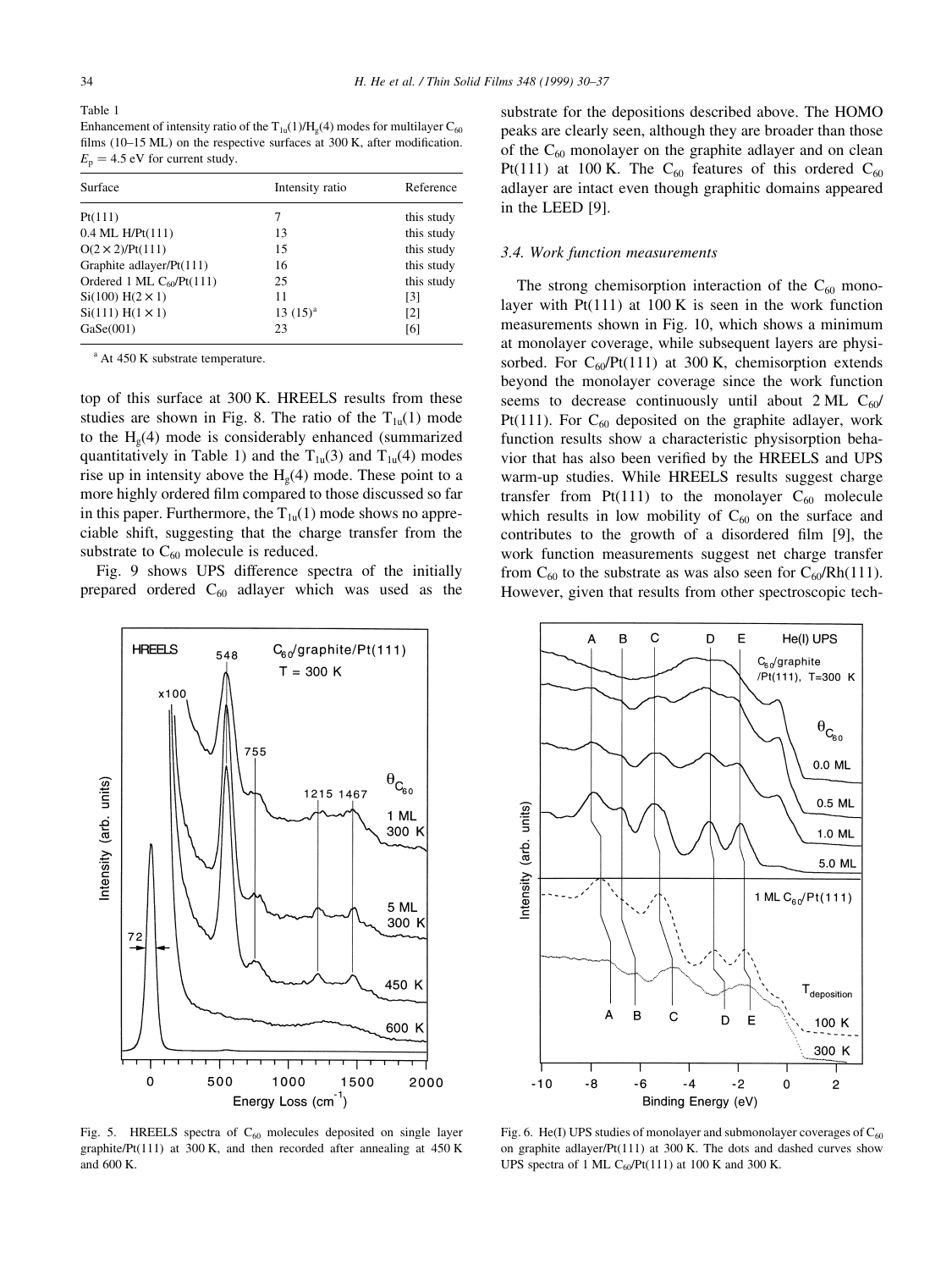

Fig. 7. He(I) UPS warm-up studies of 5 ML  $C_{60}$  on the graphite adlayer on Pt(111).

niques such as X-ray photoelectron spectroscopy (XPS) of  $C_{60}$  films are also consistent charge transfer to  $C_{60}$ , we do not choose to draw substantive conclusions about charge transfer from the work function data.

## 4. Discussion

The growth of ordered  $C_{60}$  films at room temperatures is of great importance for many growth processes, such as for example the low temperature growth of superfulleride phases [12,27] that exhibit interesting electrical [28] and possibly superconducting properties [29]. In these cases annealing to high temperatures to form ordered films [8,9] is not an option since the phases decompose above 350 K [28]. Modification of the Pt $(111)$  surface by methods discussed in this study play an important role in such cases, since  $C_{60}$  films of high order may be grown on Pt(111) substrates at 300 K and possibly even lower. The most apparent difference between  $C_{60}$  growth on clean Pt(111) to that on the modified Pt surfaces, is that charge transfer from substrate to the  $C_{60}$  molecule is arrested for  $C_{60}$  growth on all the modified Pt surfaces. This leads to a more ordered film in all these cases and purely physisorption interactions in the case of the graphite adlayer on Pt(111). The ordered film could result from the enhanced mobility of  $C_{60}$  on the surface due to lack of the strong binding forces that accompany charge transfer. Arresting the charge transfer by modifying the surface for physisorption interactions has been used by Hebard et al. [30] to induce long-range ordering of  $C_{60}$  thin films on Si(100) and Si(111) surfaces. Recently some HREELS studies of the same have also been undertaken [2,3], and the correlation of strong chemisorption with the growth of disordered films is suggested in these studies too.

Previous results [5] showed that disordered  $C_{60}$  films exhibit a broadened angle of the dipole lobe, which results in lower intensities for the dipole active modes with respect to the Raman active modes. Specifically, the intensity ratio of the dipole active  $T_{1u}(1)$  mode and the Raman active  $H_{g}(4)$ mode was used by Lucas [5] and subsequently by Gensterblum et al. [6] for the  $Si(100)$  and  $GaSe(001)$  surfaces, Dumas et al. for the  $Si(111) H(1 \times 1)$  surface and Schmidt et al. [3] for the Si(100)  $H(2 \times 1)$  surface, to judge the shortrange order of the  $C_{60}$  films on the different surfaces. Table 1 summarizes this ratio for  $C_{60}$  growth on Pt(111) and Ptmodified surfaces obtained from the current study. The intensity ratio is enhanced from 7 for  $C_{60}$  films on clean Pt(111) to 16 and 25 for the  $C_{60}$  films on the graphite adlayer and the ordered  $C_{60}$  adlayer, respectively. These reflect a considerable increase in ordering, such that the degree of order of  $C_{60}$  films on the modified Pt surfaces compare well with those of other substrate surfaces, as shown in Table 1.



Fig. 8. HREELS spectra of ordered  $C_{60}$  adlayer on Pt(111), and 15 ML  $C_{60}$ deposited on the ordered  $C_{60}$  adlayer on Pt(111) at 300 K.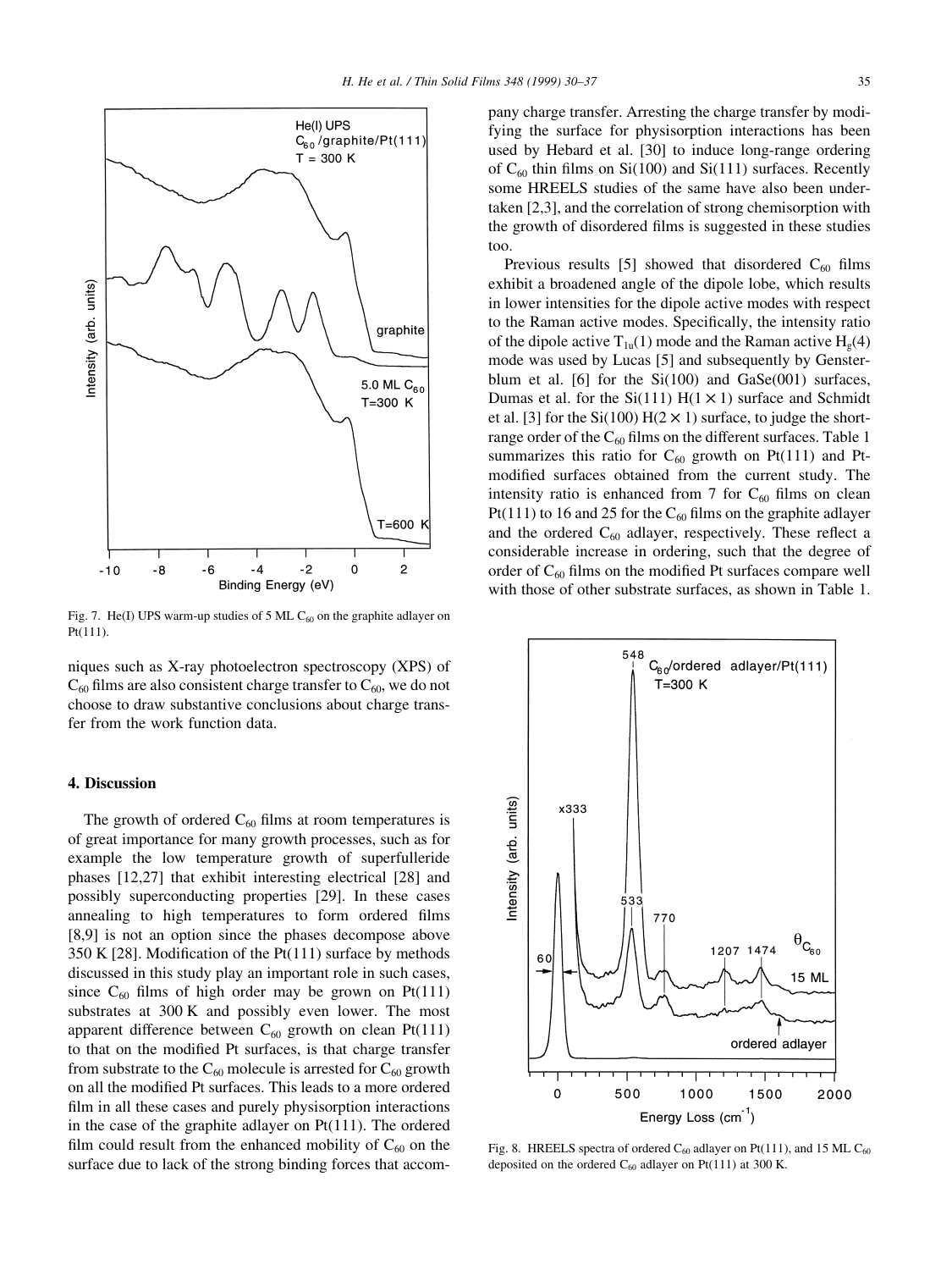

Fig. 9. He(I) UPS difference spectra of  $C_{60}$  monolayer deposited on Pt(111) at 100 K and 300 K, in comparison to that of the ordered  $C_{60}$  adlayer on Pt(111) and the He(I) UPS spectrum of  $C_{60}$  multilayers on Pt(111) at 300 K

It is of particular interest to note that the charge transfer from the substrate to  $C_{60}$  shows no systematic dependence on the surface work function. The Pt(111) surface has a higher work function than most transition and noble metal surfaces. The modified Pt surfaces presented in this study have about the same work function too (Fig. 10). Yet, charge transfer occurs from the high work function Pt(111) surface to  $C_{60}$ , but is arrested for all the modified Pt surfaces. Hunt et al. [22] have suggested that charge transfer has a greater dependence on type of surface (noble metal, transition metal, semiconductor etc.). The charge transfer of about two electrons per  $C_{60}$  molecule on the Pt(111) surface at  $\theta(C_{60}) = 1$  ML, is much like that on other noble metal surfaces of Au(110) and Ag [22] and less than that for transition metal surfaces of Cr  $[10]$ , Cu $(110)$ [31] and Ni(110) [8,22].

#### 5. Conclusions

Adsorbate  $C_{60}$  molecules are strongly bound to clean Pt(111) at 300 K due to charge transfer of about two electrons from the surface to the  $C_{60}$  molecule at  $\theta(C_{60}) = 1$  ML. This results in immobile C<sub>60</sub> molecules on the surface leading to the formation of a disordered film. Upon deposition of  $C_{60}$  on a Pt(111) surface modified by



Fig. 10. Work function measurements of  $C_{60}$  deposited on Pt(111) and modified Pt surfaces as a function of  $C_{60}$  coverage.

pre-adsorbing oxygen adatoms, hydrogen adatoms, a graphite adlayer or an ordered  $C_{60}$  adlayer, the charge transfer to  $C_{60}$  is inhibited and this leads to greater mobility of the adsorbate molecules on the surface. This directly contributes to the growth of an ordered  $C_{60}$  film on the respective surfaces. The chemisorption interactions of  $C_{60}$  on Pt(111) are converted to purely physisorption interactions for  $C_{60}$  on the graphite adlayer on Pt(111).

## Acknowledgements

We acknowledge support of this work by the Divisions of Chemistry and Materials Research of the National Science Foundation.

#### References

- [1] S. Modesti, S. Cerasari, P. Rudolf, Phys. Rev. Lett. 71 (1993) 2469.
- [2] P. Dumas, M. Gruyters, P. Rudolf, Y. He, L.-M. Yu, G. Gensterblum, R. Caudano, Y.J. Chabal, Surf. Sci. 368 (1996) 330.
- [3] J. Schmidt, M.R.C. Hunt, P. Miao, R.E. Palmer, Phys. Rev. B 56 (1997) 9918.
- [4] A.F. Hebard, R.R. Ruel, C.B. Eom, Phys. Rev. B 54 (1996) 14052.
- [5] A.A. Lucas, J. Phys. Chem. Solids 53 (1992) 1415.
- [6] G. Gensterblum, L.-M. Yu, J.-J. Pireaux, et al., Appl. Phys. A 56 (1993) 175.
- [7] R.C. Haddon, A.S. Perel, R.C. Morris, T.T.M. Palstra, A.F. Hebard, R.M. Fleming, Appl. Phys. Lett. 67 (1995) 121.
- [8] C. Cepek, A. Goldoni, S. Modesti, Phys. Rev B 53 (1996) 7466.